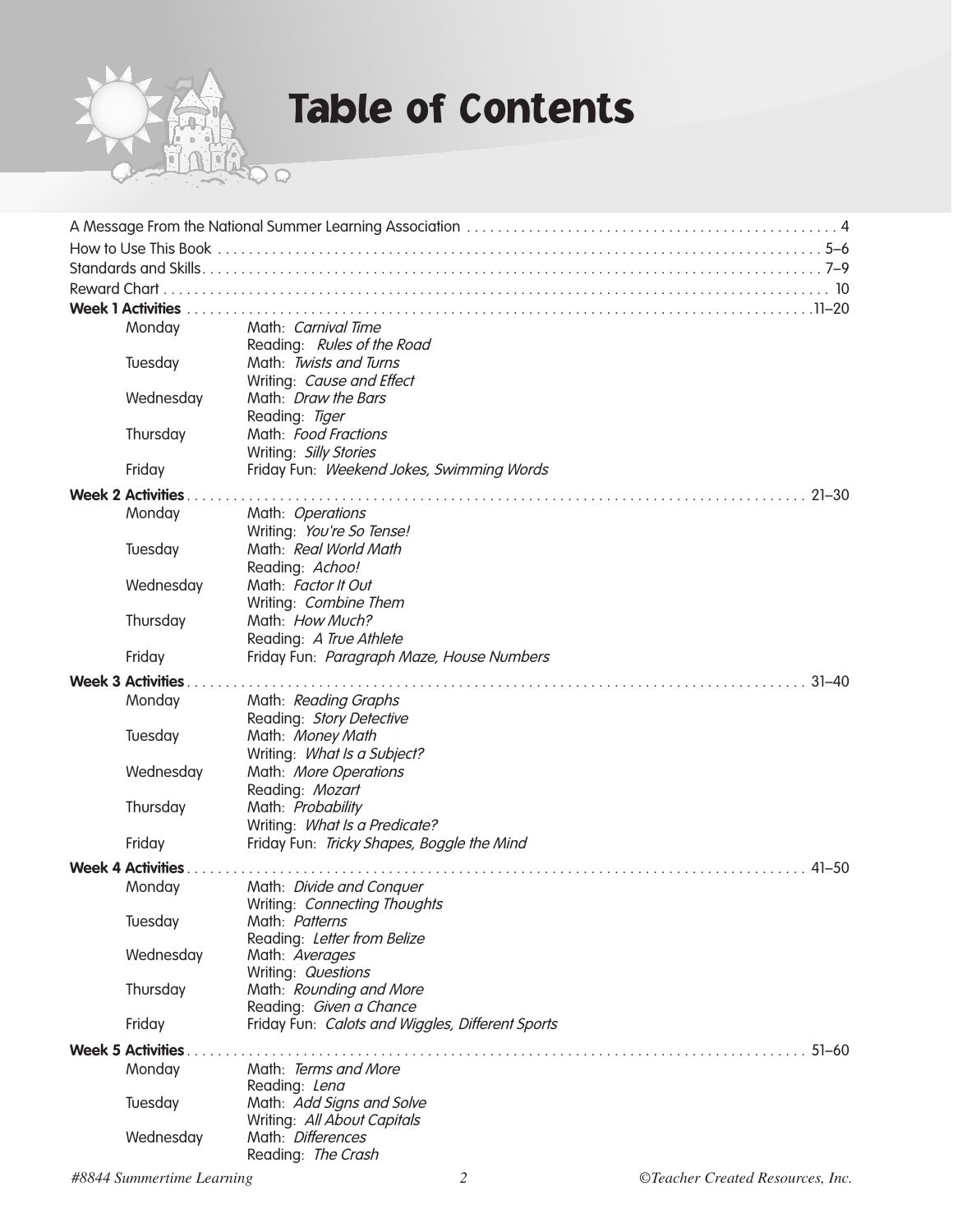# Table of Contents *(cont.)*



|  | <b>Week 5 Activities</b> (cont.) |                                                                                |  |  |  |  |
|--|----------------------------------|--------------------------------------------------------------------------------|--|--|--|--|
|  | Thursday                         | Math: Decimals and Fractions                                                   |  |  |  |  |
|  |                                  | Writing: More Cause and Effect<br>Friday Fun: Gymnastic Rebus, Idiom Crossword |  |  |  |  |
|  | Friday                           |                                                                                |  |  |  |  |
|  | <b>Week 6 Activities.</b>        |                                                                                |  |  |  |  |
|  | Monday                           | Math: Measure Up<br>Writing: Terrific Titles                                   |  |  |  |  |
|  | Tuesday                          | Math: Match and Expand                                                         |  |  |  |  |
|  |                                  | Reading: It's Alive!                                                           |  |  |  |  |
|  | Wednesday                        | Math: Just Round It                                                            |  |  |  |  |
|  |                                  | Writing: Make It Interesting<br>Math: Mixed Patterns                           |  |  |  |  |
|  | Thursday                         | Reading: Puppy Love                                                            |  |  |  |  |
|  | Friday                           | Friday Fun: Mail Muddle-Up, Bicycle Word Search                                |  |  |  |  |
|  | <b>Week 7 Activities.</b>        |                                                                                |  |  |  |  |
|  | Monday                           | Math: So Many Variables                                                        |  |  |  |  |
|  |                                  | Reading: Housework                                                             |  |  |  |  |
|  | Tuesday                          | Math: What's the Time?                                                         |  |  |  |  |
|  |                                  | Writing: Adjective Attention                                                   |  |  |  |  |
|  | Wednesday                        | Math: Shapes and Angles<br>Reading: Limericks                                  |  |  |  |  |
|  | Thursday                         | Math: Read the Graphs                                                          |  |  |  |  |
|  |                                  | Writing: What's the Order?                                                     |  |  |  |  |
|  | Friday                           | Friday Fun: What Comes Next?, Reverse Words                                    |  |  |  |  |
|  | <b>Week 8 Activities.</b>        |                                                                                |  |  |  |  |
|  | Monday                           | Math: Graphing Favorites                                                       |  |  |  |  |
|  | Tuesday                          | Writing: Put Them Together<br>Math: Dollars and Cents                          |  |  |  |  |
|  |                                  | Reading: Amphibians                                                            |  |  |  |  |
|  | Wednesday                        | Math: Time Change                                                              |  |  |  |  |
|  |                                  | Writing: Describe It                                                           |  |  |  |  |
|  | Thursday                         | Math: Math Grab Bag                                                            |  |  |  |  |
|  | Friday                           | Reading: Pros and Cons<br>Friday Fun: Top 10, Toothpicks                       |  |  |  |  |
|  |                                  |                                                                                |  |  |  |  |
|  |                                  |                                                                                |  |  |  |  |
|  |                                  |                                                                                |  |  |  |  |
|  |                                  |                                                                                |  |  |  |  |
|  |                                  |                                                                                |  |  |  |  |
|  |                                  |                                                                                |  |  |  |  |
|  |                                  |                                                                                |  |  |  |  |
|  |                                  |                                                                                |  |  |  |  |
|  |                                  |                                                                                |  |  |  |  |
|  |                                  |                                                                                |  |  |  |  |
|  |                                  |                                                                                |  |  |  |  |
|  |                                  |                                                                                |  |  |  |  |
|  |                                  |                                                                                |  |  |  |  |
|  |                                  |                                                                                |  |  |  |  |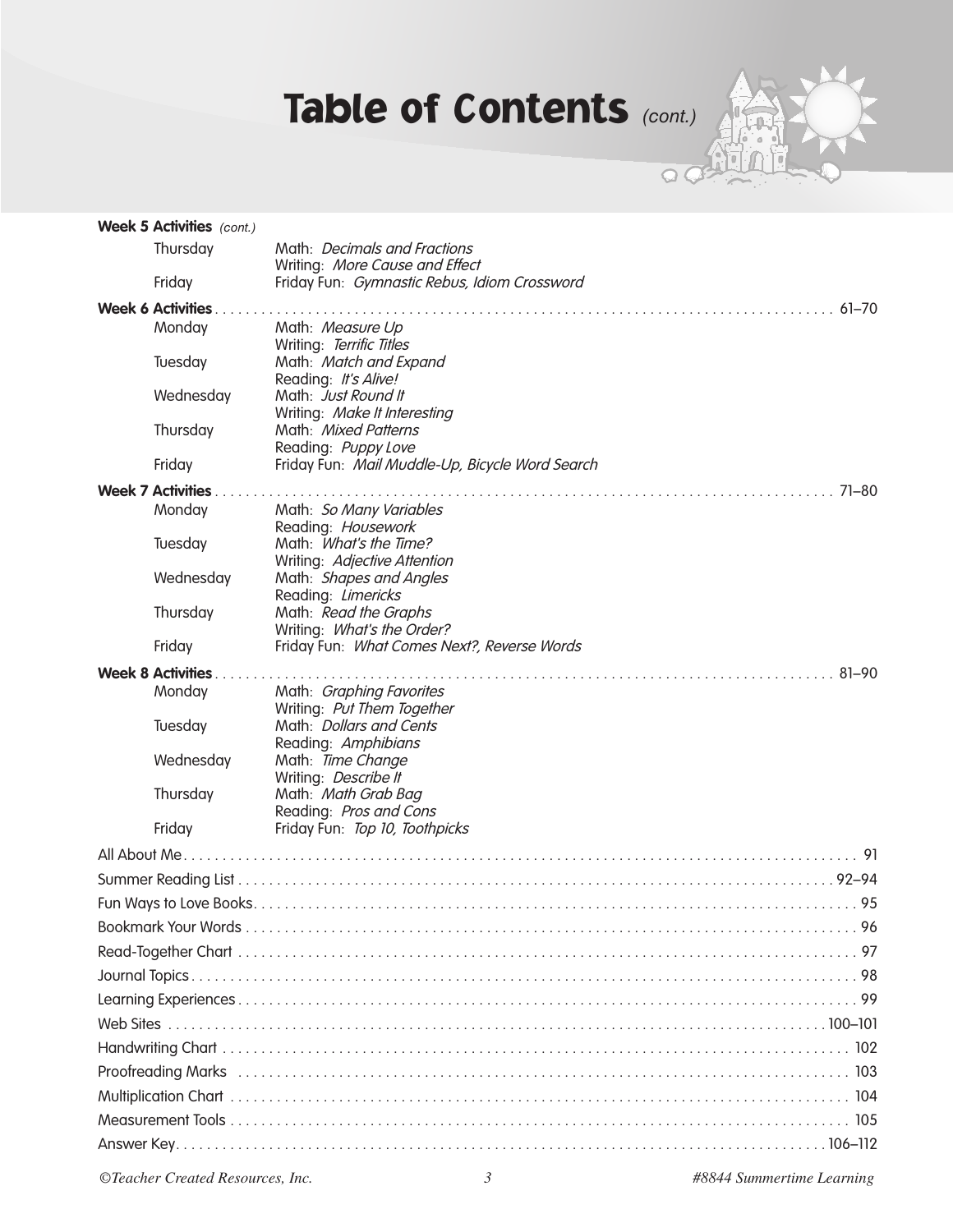

Combine Them

#### Week 2: Wednesday Writing

One way to improve the quality of your paragraphs is to combine short, simple sentences.

**Example:** Jarrod was beside us. Jake was beside us. We did not know they were even in the house.

Jarrod and Jake were beside us before we knew they were even in the house.

Another way to make your sentences more interesting is to move around the parts of your sentences so they do not always start the same way—with the subject, for example.

**Example:** Before we knew they were even in the house, Jarrod and Jake were beside us.

**Directions:** Improve the sentences in the following paragraph by combining short, simple ones and by moving around the parts of the sentences so they do not always start the same way. (You may also change the order of the sentences and add or remove specific details.)

#### Trees Bear Gifts

Trees give us many things. Trees give us shade on hot days. Trees give us wood with which to build our homes. Trees give us fruit to eat. Trees give us leaves we can use for mulch. Trees provide shelter for the birds and other animals we enjoy. Trees give shelter from the rain. Trees can be good places to hide. Trees can be good places to play. Trees give us a place to build tree houses. Trees are also beautiful to look at. Trees may stay green all year long. Trees may lose all their leaves in the fall and winter. Trees may produce flowers.



\_\_\_\_\_\_\_\_\_\_\_\_\_\_\_\_\_\_\_\_\_\_\_\_\_\_\_\_\_\_\_\_\_\_\_\_\_\_\_\_\_\_\_\_\_\_\_\_\_\_\_\_\_\_\_\_\_\_\_\_\_\_\_\_\_\_\_\_\_\_\_\_\_\_\_\_\_\_\_\_\_\_\_\_

\_\_\_\_\_\_\_\_\_\_\_\_\_\_\_\_\_\_\_\_\_\_\_\_\_\_\_\_\_\_\_\_\_\_\_\_\_\_\_\_\_\_\_\_\_\_\_\_\_\_\_\_\_\_\_\_\_\_\_\_\_\_\_\_\_\_\_\_\_\_\_\_\_\_\_\_\_\_\_\_\_\_\_\_

\_\_\_\_\_\_\_\_\_\_\_\_\_\_\_\_\_\_\_\_\_\_\_\_\_\_\_\_\_\_\_\_\_\_\_\_\_\_\_\_\_\_\_\_\_\_\_\_\_\_\_\_\_\_\_\_\_\_\_\_\_\_\_\_\_\_\_\_\_\_\_\_\_\_\_\_\_\_\_\_\_\_\_\_

\_\_\_\_\_\_\_\_\_\_\_\_\_\_\_\_\_\_\_\_\_\_\_\_\_\_\_\_\_\_\_\_\_\_\_\_\_\_\_\_\_\_\_\_\_\_\_\_\_\_\_\_\_\_\_\_\_\_\_\_\_\_\_\_\_\_\_\_\_\_\_\_\_\_\_\_\_\_\_\_\_\_\_\_

\_\_\_\_\_\_\_\_\_\_\_\_\_\_\_\_\_\_\_\_\_\_\_\_\_\_\_\_\_\_\_\_\_\_\_\_\_\_\_\_\_\_\_\_\_\_\_\_\_\_\_\_\_\_\_\_\_\_\_\_\_\_\_\_\_\_\_\_\_\_\_\_\_\_\_\_\_\_\_\_\_\_\_\_

\_\_\_\_\_\_\_\_\_\_\_\_\_\_\_\_\_\_\_\_\_\_\_\_\_\_\_\_\_\_\_\_\_\_\_\_\_\_\_\_\_\_\_\_\_\_\_\_\_\_\_\_\_\_\_\_\_\_\_\_\_\_\_\_\_\_\_\_\_\_\_\_\_\_\_\_\_\_\_\_\_\_\_\_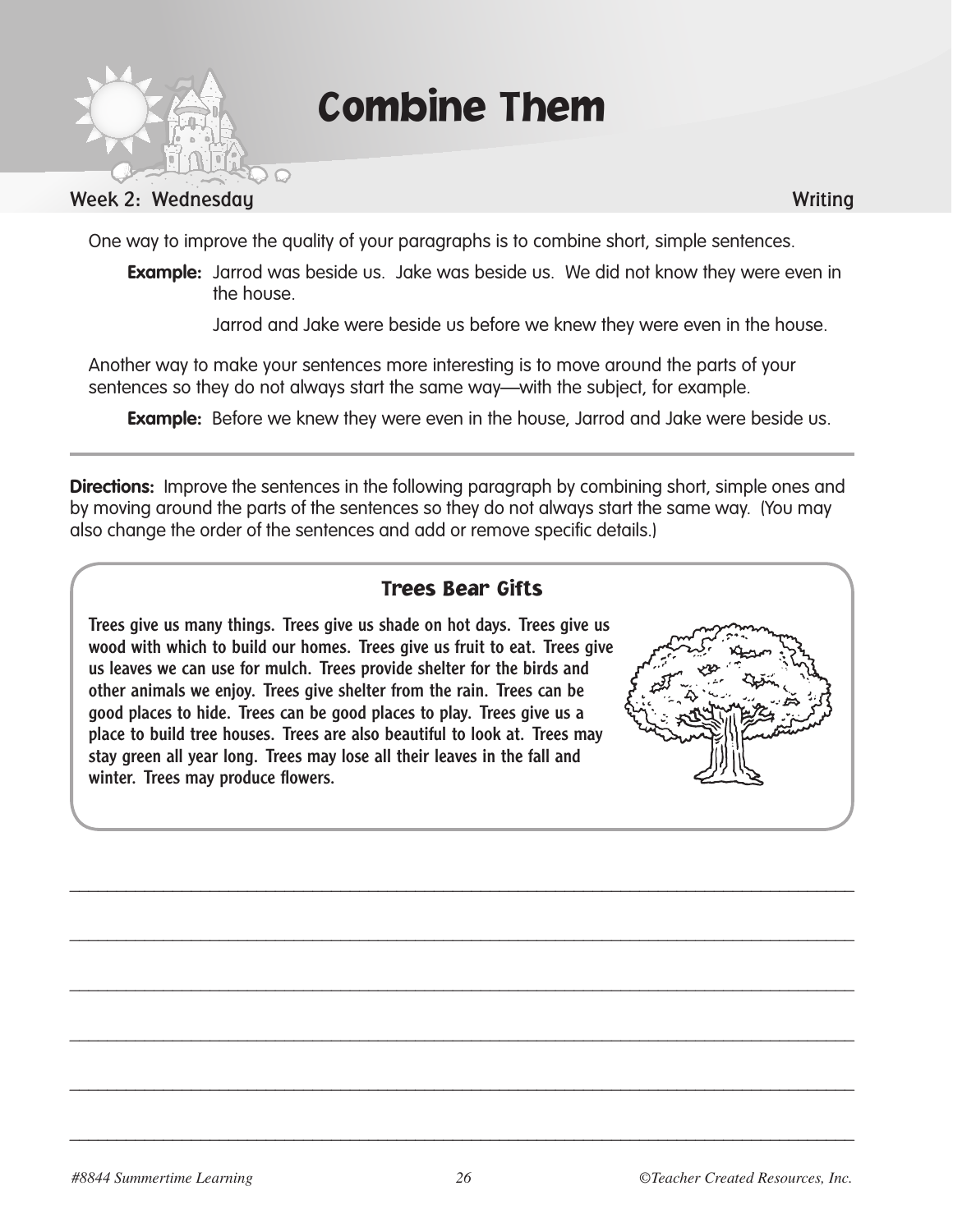

The Crash

**Directions:** Read the story carefully. Follow the directions for each question, and then answer the questions in complete sentences.

It was a bright and sunny day when Jessica got into the car. She rolled down the window and turned up the radio. Jessica could not believe that her father was finally letting her drive his car. Jessica had gotten her driver's license a month ago, but her dad was very protective of his car and refused to let her drive it anywhere. Today, however, her father was in an especially happy mood and agreed that she could use his car for the afternoon. Now, Jessica was happily headed to her best friend Jacquie's house.

As Jessica pulled out of the driveway, her favorite song came on, so she turned up the volume of the radio. Just as she pulled onto the road, a dog ran out in the middle of the street. Jessica swerved to miss the dog and ended up running into the neighbors' trash cans. "Oh, no!" Jessica thought. "Now Dad will never let me drive his car again!"

1. Underline the sentence in the story that says Jessica's father agreed to let her use his car for the afternoon.

\_\_\_\_\_\_\_\_\_\_\_\_\_\_\_\_\_\_\_\_\_\_\_\_\_\_\_\_\_\_\_\_\_\_\_\_\_\_\_\_\_\_\_\_\_\_\_\_\_\_\_\_\_\_\_\_\_\_\_\_\_\_\_\_\_\_\_\_\_\_\_\_\_\_\_\_\_\_\_

\_\_\_\_\_\_\_\_\_\_\_\_\_\_\_\_\_\_\_\_\_\_\_\_\_\_\_\_\_\_\_\_\_\_\_\_\_\_\_\_\_\_\_\_\_\_\_\_\_\_\_\_\_\_\_\_\_\_\_\_\_\_\_\_\_\_\_\_\_\_\_\_\_\_\_\_\_\_\_

\_\_\_\_\_\_\_\_\_\_\_\_\_\_\_\_\_\_\_\_\_\_\_\_\_\_\_\_\_\_\_\_\_\_\_\_\_\_\_\_\_\_\_\_\_\_\_\_\_\_\_\_\_\_\_\_\_\_\_\_\_\_\_\_\_\_\_\_\_\_\_\_\_\_\_\_\_\_\_

\_\_\_\_\_\_\_\_\_\_\_\_\_\_\_\_\_\_\_\_\_\_\_\_\_\_\_\_\_\_\_\_\_\_\_\_\_\_\_\_\_\_\_\_\_\_\_\_\_\_\_\_\_\_\_\_\_\_\_\_\_\_\_\_\_\_\_\_\_\_\_\_\_\_\_\_\_\_\_

\_\_\_\_\_\_\_\_\_\_\_\_\_\_\_\_\_\_\_\_\_\_\_\_\_\_\_\_\_\_\_\_\_\_\_\_\_\_\_\_\_\_\_\_\_\_\_\_\_\_\_\_\_\_\_\_\_\_\_\_\_\_\_\_\_\_\_\_\_\_\_\_\_\_\_\_\_\_\_

\_\_\_\_\_\_\_\_\_\_\_\_\_\_\_\_\_\_\_\_\_\_\_\_\_\_\_\_\_\_\_\_\_\_\_\_\_\_\_\_\_\_\_\_\_\_\_\_\_\_\_\_\_\_\_\_\_\_\_\_\_\_\_\_\_\_\_\_\_\_\_\_\_\_\_\_\_\_\_

\_\_\_\_\_\_\_\_\_\_\_\_\_\_\_\_\_\_\_\_\_\_\_\_\_\_\_\_\_\_\_\_\_\_\_\_\_\_\_\_\_\_\_\_\_\_\_\_\_\_\_\_\_\_\_\_\_\_\_\_\_\_\_\_\_\_\_\_\_\_\_\_\_\_\_\_\_\_\_

What caused Jessica's father to let her drive his car for the afternoon?

2. Underline the sentence in the story that says Jessica turned up the volume of the radio.

What caused Jessica to turn up the volume of the radio?

3. Underline the sentence in the story that says Jessica swerved the car.

What caused Jessica to swerve?  $\blacksquare$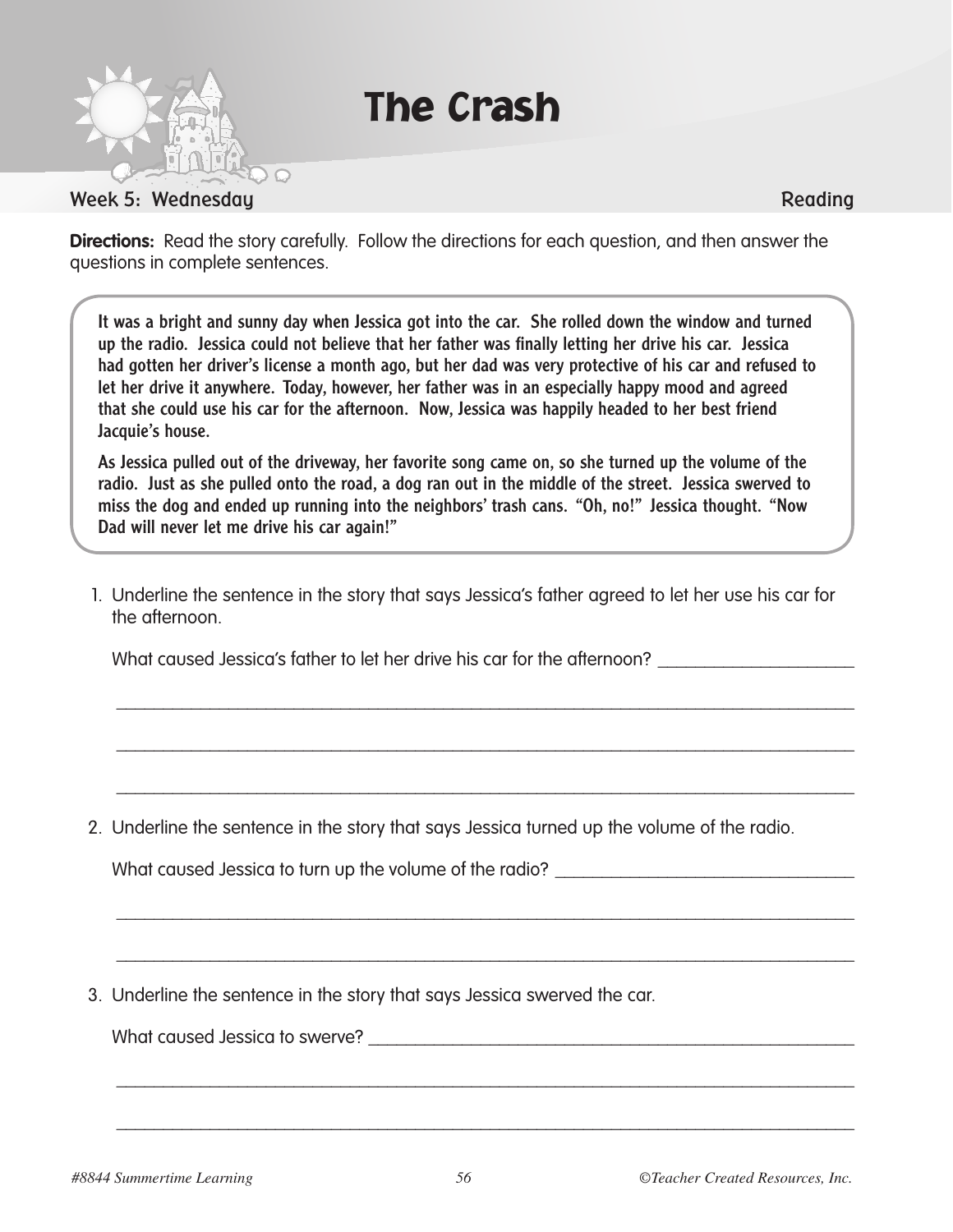$\odot$ 

Bicycle Word Search

### Week 6: Friday Function of the Contract of the Contract of the Contract of the Contract of the Friday Function

**Directions:** Lots of bits make up a bike—and they're hidden "wheely well." Find the following words in the word search below.

| air     | <b>BMX</b> | handlebar | mudguard | pump  | sprocket | valve |
|---------|------------|-----------|----------|-------|----------|-------|
| bell    | chain      | light     | oil      | seat  | tire     | wheel |
| bicycle | dears      | mirror    | pedal    | spoke | tube     |       |

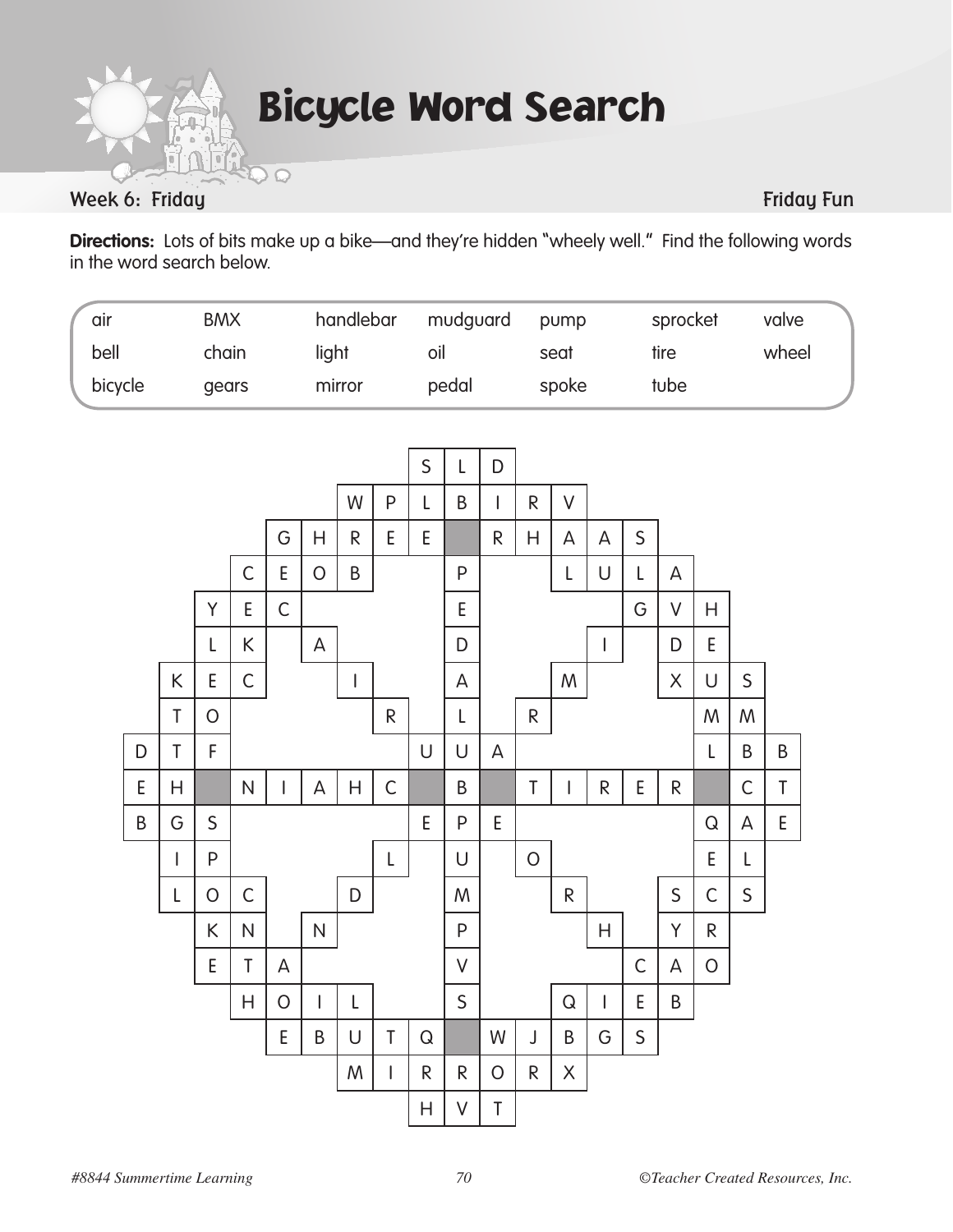## So Many Variables



**Directions:** Which equation could help you solve each problem? Write the letter of the correct equation in front of the problem, and then solve the equation on the line. Not all of the equations will be used.



- 1. Karl had 25 stamps in his collection. His uncle sent him some stamps. Karl now has 42 stamps. How many stamps did Karl's uncle send him?
	- 2. Debbie packed 8 books in each box. She packed 7 boxes. How many books did she  $\text{pack?}$
- \_\_\_\_\_\_ 3. Mike's mom made 21 sandwiches for the picnic. She put 3 in each sack. How many sacks did she use?
- \_\_\_\_\_\_ 4. April's dog had 12 puppies. April gave some away to her friends. Now, she has 4 puppies. How many puppies did she give away? \_\_\_\_\_\_\_\_\_\_\_\_\_\_\_\_\_\_\_\_\_\_\_\_\_\_\_\_\_\_\_\_\_
- \_\_\_\_\_\_ 5. Elisa had 100 videos. Then, she bought some more. Now, she has 113 videos. How many videos did Elisa buy? \_\_\_\_\_\_\_\_\_\_\_\_\_\_\_\_\_\_\_\_\_\_\_\_\_\_\_\_\_\_\_\_\_\_\_\_\_\_\_\_\_\_\_\_\_\_\_\_\_\_\_

**Directions:** Find the value of each expression.

- 6. If r equals 4, what is the value of  $r + 6$ ?
- 7. What is the value of  $36 \div s$  if s equals 9?
- 8. What is the value of  $t 15$  if  $t$  equals 21?
- 9. If m equals 33, what is the value of  $68 m$ ?
- 10. What is the value of  $b + 42$  if b equals 27?